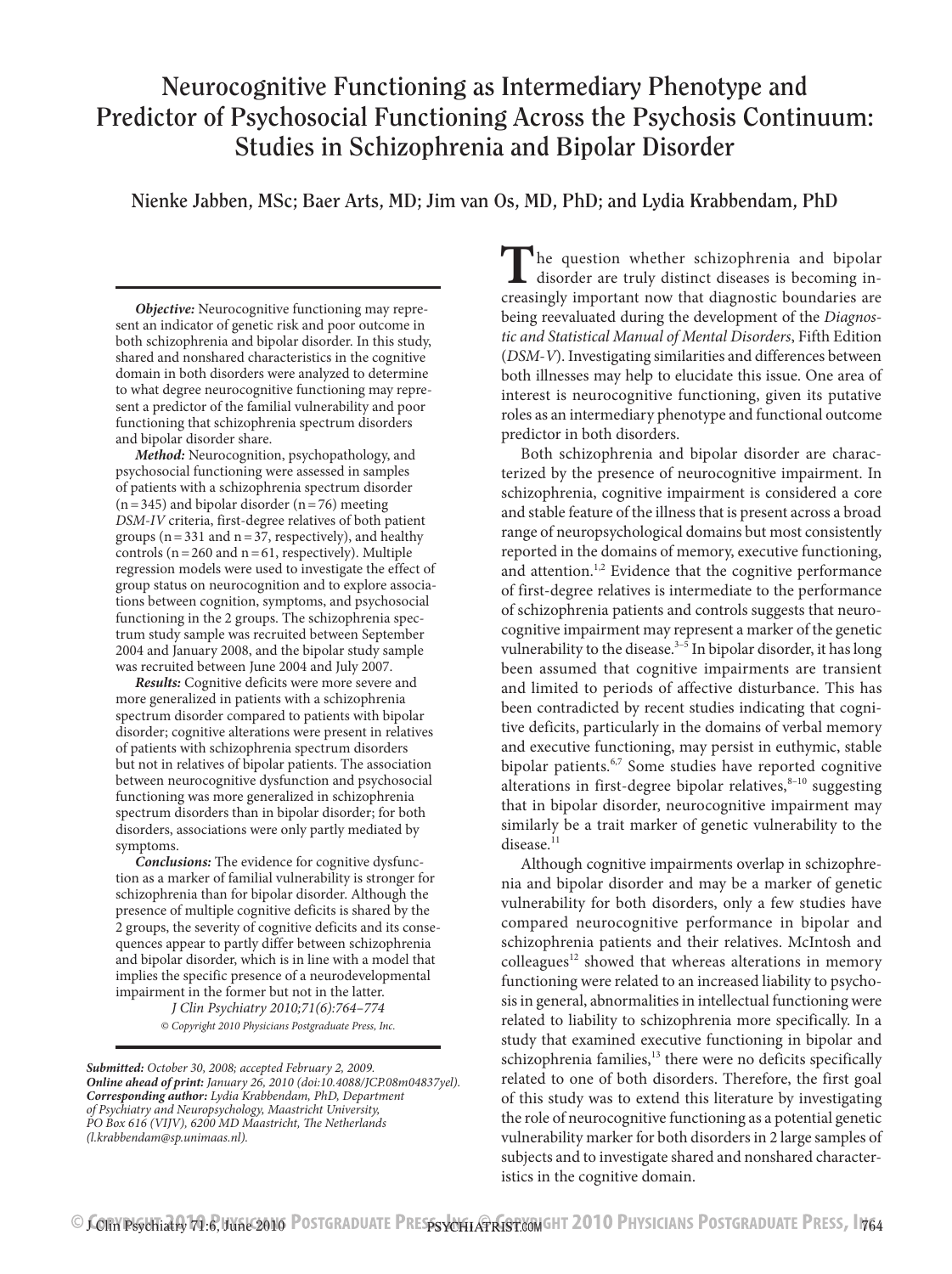A second key reason for studying neurocognition in schizophrenia and bipolar disorder is its putative role in functional outcome. In schizophrenia, cognitive deficits are consistently related to functional outcome, $14$  and it has been suggested that cognition predicts social and occupational functioning equally well as negative symptoms  $do^{15-17}$  and even better than positive symptoms.<sup>18,19</sup> Predictors of functional recovery in bipolar disorder are less investigated because of the longheld assumption that bipolar disorder is an episodic illness with full recovery between episodes. In line with growing insight that symptom recovery does not necessarily imply functional recovery, recent studies have suggested that cognitive functioning may contribute substantially to psychosocial functioning in bipolar disorder.<sup>20-22</sup> Therefore, the second aim of this study was to explore the relative contribution of symptoms and cognitive functioning to psychosocial functioning in schizophrenia and in bipolar disorder.

#### METHOD

#### **Subjects**

The subjects in this study were recruited in the context of 2 related projects: the schizophrenia spectrum study and the bipolar study.

*Schizophrenia spectrum study.* The study sample consisted of patients with a schizophrenia spectrum disorder, their first-degree relatives, and controls from the general population; the sample was recruited between September 2004 and January 2008, during the course of the baseline measurement of the Maastricht site Genetic Risk and Outcome of Psychosis (GROUP) project.

Inclusion criteria for the Maastricht GROUP project were fluency in the Dutch language, aged 16 to 55 years (with the exception of patients' parents), and, for patients, a diagnosis of schizophrenia spectrum psychosis according to *DSM-IV*. 25 For a patient to participate, at least 1 of his or her siblings had to take part in the study. Siblings had to be free of any lifetime nonaffective psychotic disorder and have at least 1 brother or sister with a diagnosis of schizophrenia spectrum psychosis participating in the study. For the control subjects, the occurrence of any psychotic disorder in either the subject or a first-degree family member constituted an exclusion criterion.

Patients were recruited through community mental health centers and psychiatric hospitals in the catchment area, namely South Limburg (The Netherlands) and Flanders (Belgium). All first-degree relatives were sampled through participating patients. For the purpose of the current analyses, only siblings were included in the relatives group. Control subjects were recruited through newspaper advertisements and random mailings in nearby municipalities. The Comprehensive Assessment of Symptoms and History  $(CASH)^{27}$  sections on affective and psychotic disorders were used to confirm the presence of a diagnosis of schizophrenia spectrum psychosis in patients, the absence of such a diagnosis in siblings, and the absence of a lifetime diagnosis of any psychotic disorder or any current affective disorder in the healthy controls.

Healthy controls were additionally interviewed using the Family Interview for Genetic Studies (FIGS)<sup>23</sup> to confirm the absence of family histories of psychotic or bipolar disorders in their first-degree relatives.

The initial sample consisted of 353 patients with a schizophrenia spectrum disorder, 342 siblings of patients with a schizophrenia spectrum disorder, and 263 control subjects. As data on neuropsychological performance and/or diagnosis were missing for some subjects, the risk set comprised 345 patients, 331 siblings, and 260 controls. In the patient group, 266 had a diagnosis of schizophrenia, 38 had a diagnosis of schizo-affective disorder, 5 had a diagnosis of delusional disorder, 8 had a diagnosis of brief psychotic disorder, and 28 had a diagnosis of psychotic disorder not otherwise specified. Of the 331 siblings, 43 had a diagnosis of a single episode of major depressive disorder (of whom 38 were in full and 5 were in partial remission), 13 had a diagnosis of recurrent major depressive disorder (of whom 6 were in partial and 7 were in full remission), and 275 received no diagnosis. Of the controls, 29 had a diagnosis of a single episode of major depressive disorder (in full remission), 8 had a diagnosis of recurrent major depressive disorder (in full remission), and 223 received no diagnosis. Written informed consent conforming to the local ethics committee guidelines was obtained from all subjects.

*Bipolar study.* This study sample consisted of patients with bipolar disorder, healthy first-degree relatives of patients with bipolar disorder, and controls from the general population. The sample was recruited between June 2004 and July 2007, during the baseline measurement of the BIPOLCOG study,  $24$ which focused on cognitive functioning in bipolar disorder.

Inclusion criteria for the BIPOLCOG study were fluency in the Dutch language, aged 18 to 60 years, and, for patients, a diagnosis of bipolar disorder according to *DSM-IV*. 25 Relatives had to be free of any lifetime bipolar or psychotic disorder and have at least 1 first-degree relative with a diagnosis of bipolar disorder. For the control subjects, the occurrence of any psychotic or bipolar disorder in either the subject or a firstdegree family member constituted an exclusion criterion.

Patients were recruited through inpatient and outpatient mental health service facilities in South Limburg and through the local association of bipolar patients and their families. First-degree relatives were sampled through participating patients. Control subjects were recruited from the general population through a random mailing in the local area from a listing of all eligible individuals in the general population.

The computer program OPCRIT (occupational criteria for psychotic illness)26 was used to derive and confirm *DSM-IV* diagnoses on the basis of current and lifetime recorded symptomatology listed in the Operational Criteria Checklist for Psychotic Illness (OCCPI).<sup>26</sup> First-degree relatives and controls were clinically and diagnostically interviewed using the CASH and OPCRIT criteria to exclude individuals with a diagnosis of bipolar disorder or psychotic disorder. Healthy controls were additionally interviewed using the FIGS to confirm the absence of family histories of psychotic or bipolar disorders in their first-degree relatives.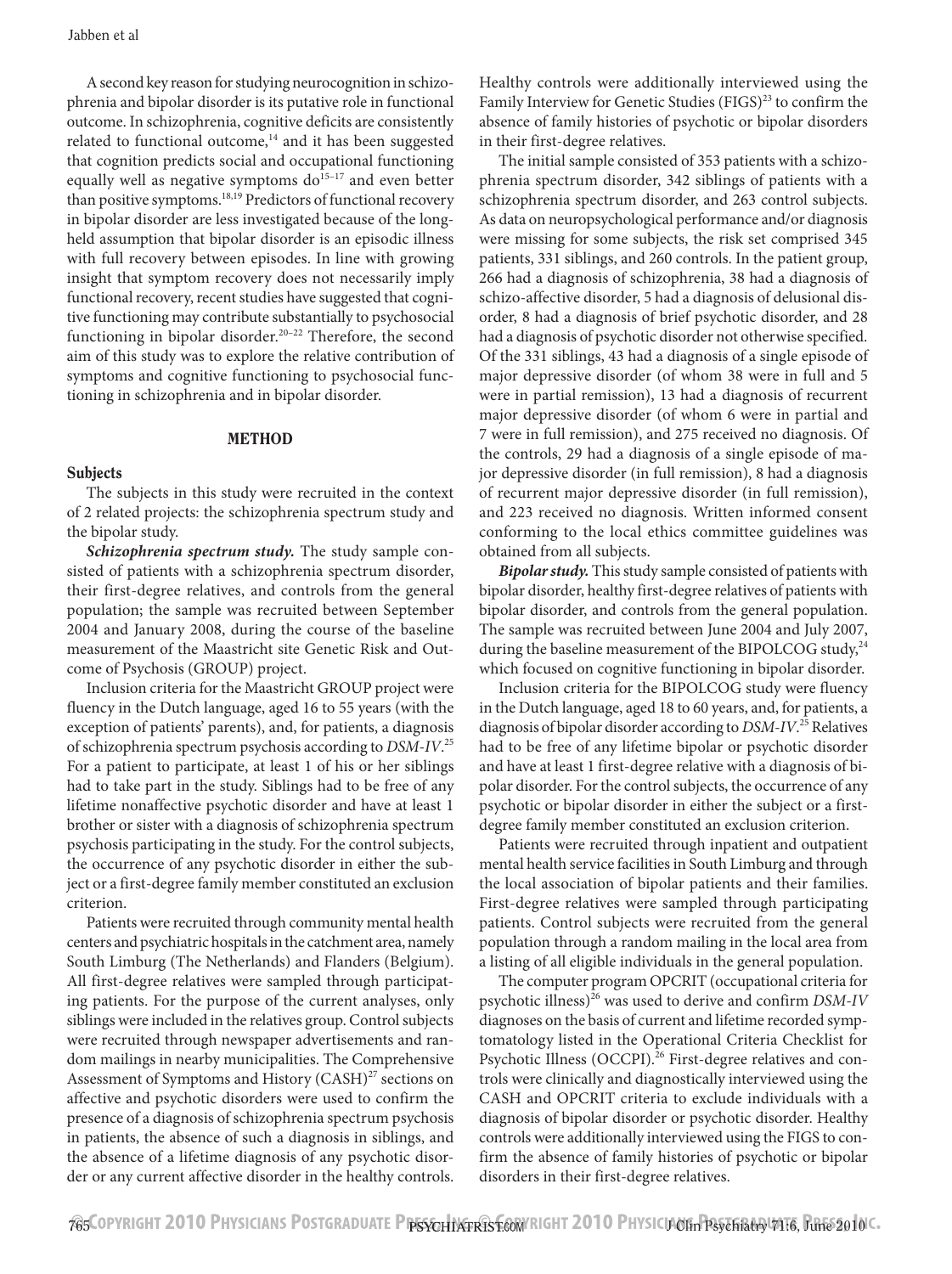The initial sample consisted of 81 patients, 39 first-degree relatives, and 61 healthy control subjects. Due to missing data on diagnosis or neuropsychological performance, the final risk set comprised 76 patients with bipolar disorder, 37 relatives, and 61 controls. In the patient group, 57 had a diagnosis of bipolar I disorder, 17 received a diagnosis of bipolar II disorder, and 2 were diagnosed with schizoaffective disorder, bipolar type. In the group of relatives, 4 had a diagnosis of major depressive disorder (in full remission). The other relatives had no history of psychiatric disorder. One control subject had a history of major depressive disorder but was in full remission at the time of the study. Written informed consent conforming to the local ethics committee guidelines was obtained from all subjects.

#### Psychiatric Assessment

In both study samples, the presence of psychiatric symptoms at the time of testing was assessed using the expanded Brief Psychiatric Rating Scale (BPRS-E).<sup>28</sup> This scale assesses a wide range of current psychopathology, including symptoms of depression, mania, psychosis, anxiety, and withdrawal, in the previous 2 weeks.

In the schizophrenia spectrum study, patients' current symptoms were quantified using the Positive and Negative Syndrome Scale (PANSS).<sup>29</sup> A 5-factor model was used, generating scores on positive, negative, disorganization, excitement, and emotional distress symptom dimensions.<sup>29</sup> In the bipolar study, participants' current depressive and manic symptomatology was assessed using the 21-item Hamilton Depression Rating Scale (HDRS)<sup>30</sup> and the Young Mania Rating Scale (YMRS),<sup>31</sup> respectively.

Psychosocial functioning in both patient groups was assessed using the Global Assessment of Functioning (GAF).<sup>25</sup> In the original instructions, the GAF rating encompasses functioning as well as symptom ratings, but in the current study, the version of the GAF in which functioning can be rated as a separate score was used.

#### Neurocognitive Assessment

In the schizophrenia spectrum study, intellectual functioning was estimated using the 4-subtest version (information, block design, digit symbol coding, arithmetic) of the Dutch version of the Wechsler Adult Intelligence Scale-III.<sup>32,33</sup> Overall intellectual functioning in the bipolar study was estimated using 3 Groningen Intelligence Test (GIT-2) subtests (mental rotation, word analogies, mental arithmetic), $34$  yielding results that are comparable to those of the Wechsler Adult Intelligence Scale-III.

The following neurocognitive tests were administered in both study samples.

*Visual Verbal Learning Test.* The Dutch version of the Visual Verbal Learning Test<sup>35</sup> was administered as a measure of verbal memory. In 3 consecutive trials, 15 monosyllabic nonrelated words had to be memorized and reproduced. The total number of words recalled over the 3 trials was used as a measure of immediate recall. Delayed recall was measured after a 20-minute delay.

*Continuous Performance Test-HQ.* Sustained attention was measured with the Continuous Performance Test-HQ (CPT-HQ)—a version of the continuous performance test that is also known in the literature as CPT-3–7 or CPT-AX, in which the participant should respond to the letter Q only if it was preceded by the letter H. In the CPT-HQ, 300 stimuli (ie, letters) were presented in a randomized sequence at a rate of 1 per second. Each letter was presented for 150 milliseconds, after which an empty screen was presented for 850 milliseconds. The participant responded to a target by pressing the space bar of the computer's keyboard. Presentation of an H-Q target pair had a probability of .18 (n=28) among the 150 sequential letter pairs. In a similar number of sequential letter pairs, the letter Q was presented following a letter other than H (I, L, J, or T). In another 28 pairs, the letter H was presented, followed by a letter other than Q (I, L, J, or T). For further information, see Smid and colleagues<sup>36</sup> (the present CPT-HQ is the nonchoice version mentioned in the Discussion). Outcome measures were expressed as the proportion of correct detections and the reaction time of correct detections.<sup>37</sup>

*Flanker CPT.* The Flanker continuous performance test (Flanker CPT) $^{38,39}$  is a measure of selective visual control of attention. Subjects were instructed to respond by pressing the right or left mouse button depending on whether the middle element in a display of 5 lines has an arrowhead pointing to the right or the left. There are 3 trial types: (1) neutral trials, in which the flankers are horizontal lines without arrowheads, (2) congruent trials, in which all flankers have an arrowhead pointing in the same direction as the target, and (3) incongruent trials, in which the flankers point in the direction opposite that of the target. The incongruent condition involves more cognitive effort because the flankers are associated with a response that needs to be suppressed. Half of the stimuli are presented above the fixation cross, and the other half are presented below it to prevent the subjects from keeping their gaze fixed in one position. The test consists of 144 trials of neutral, congruent, and incongruent flankers, which are presented randomly.

Outcome measures are the mean reaction time for correct responses and the sum of correct trials in each condition.

#### Statistical Analyses

Statistical analyses were performed using STATA 10.0 (StataCorp LP, College Station, Texas).40 For convenience of interpretation of the data, cognitive reaction time variables were recoded so that in the analyses, a higher score on all neurocognitive variables indicated better performance. In both study samples, a dummy variable indicating disorder vulnerability was constructed with a value of 1 for controls, 2 for relatives, and 3 for patients (hereafter: "group").

*Neurocognitive functioning of schizophrenia spectrum and bipolar patients and their first-degree relatives.* First, to investigate the presence of cognitive dysfunctions in patients and their relatives, multiple regression models with "group" entered as a dummy variable were used to investigate the effect of group status on neurocognitive performance.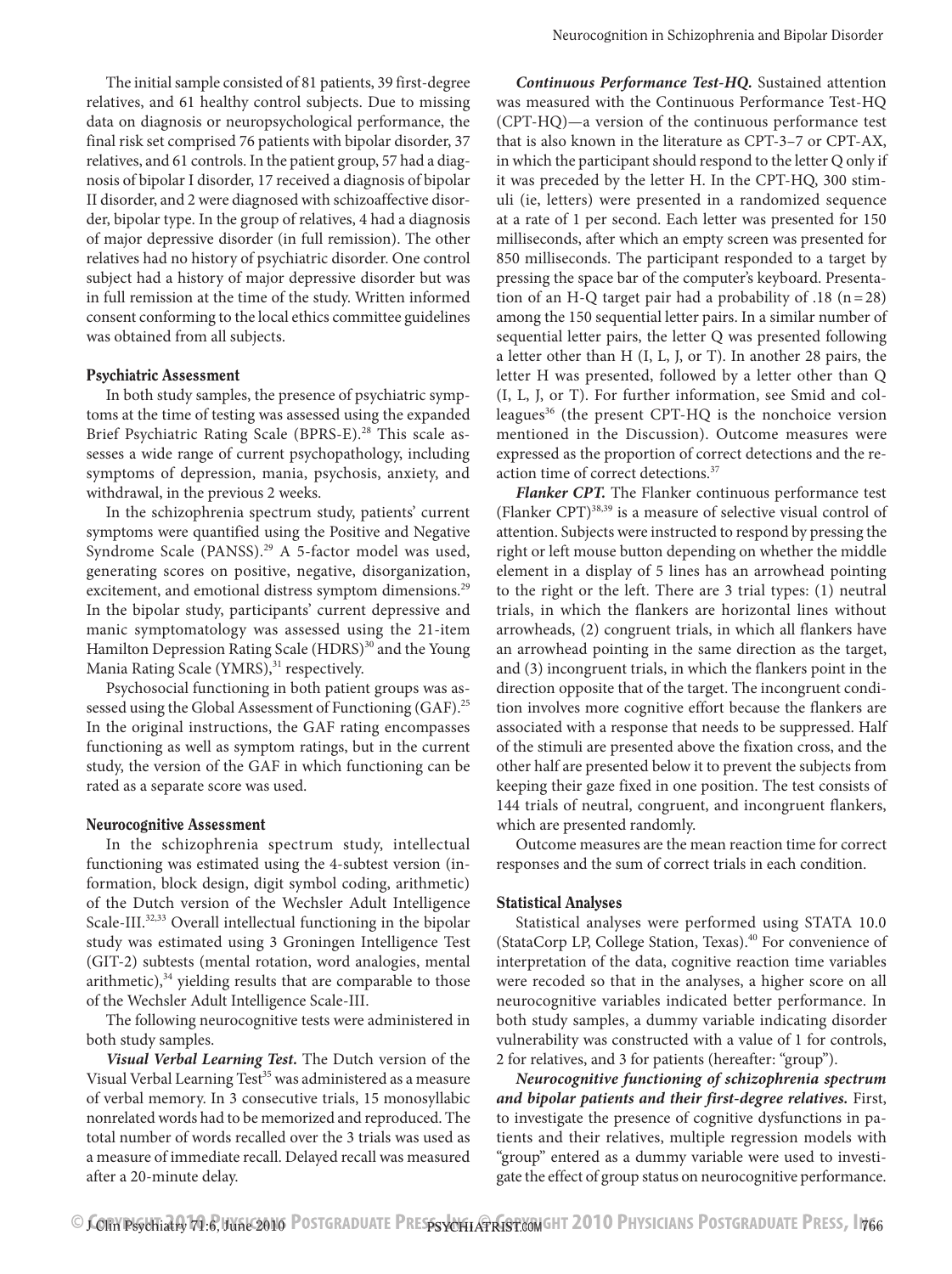The nonindependence of observations within families was addressed by the use of the "robust" command in STATA a procedure that calculates robust estimates of variance that are suitable for clustered data. Analyses were performed separately in the bipolar and schizophrenia studies and a priori adjusted for age, sex, and education by entering these variables into the equation. In bipolar disorder, these analyses were repeated excluding bipolar patients without strictly defined euthymia (euthymia: HDRS score < 8 and YMRS  $score < 8$ ).

Then, in both groups, associations between neurocognition and current symptomatology were examined by means of Pearson correlation coefficients. In schizophrenia spectrum patients, current symptomatology was measured by the 5 dimensions obtained in a previous factor analysis on the PANSS.29 In bipolar patients, current depressive and manic/ hypomanic symptomatology was measured using total HDRS and YMRS scores, respectively.

To examine the specificity of cognitive impairment across diagnostic category, standardized neurocognitive scores were generated by calculating individual *z* scores for each variable using the respective control groups as the reference. This allows for direct comparisons of neurocognitive functioning of groups that differ in demographic and illness characteristics. Again, multiple regression models adjusted for clustering within family were used to investigate the effect of group status on the standardized cognitive test scores, focusing on the relevant contrasts between (1) schizophrenia spectrum and bipolar patients and (2) relatives of schizophrenia spectrum or bipolar patients.

*Association between cognition and psychosocial functioning in schizophrenia spectrum and bipolar disorder.* To investigate associations between neurocognition and psychosocial functioning, multiple regression analyses, a priori adjusted for age, sex, and education, were applied. Associations were investigated in schizophrenia spectrum and bipolar patients separately. A single neurocognitive variable was entered as predictor of GAF score; in the case of a significant association, symptomatology measures were additionally entered into the equation to investigate the impact of neurocognition on functioning in addition to current symptoms. In schizophrenia spectrum patients, current symptomatology was controlled for using PANSS symptom dimensions,<sup>29</sup> whereas in the bipolar sample, total HDRS and YMRS scores were entered into the equation.

Analyses were then recomputed excluding those patients who did not have a narrow diagnosis of schizophrenia in the schizophrenia spectrum study ( $n=79$ ) or bipolar disorder in the bipolar study  $(n=2)$  and controls in the schizophrenia spectrum study who were using antidepressants  $(n=6)$ .

#### RESULTS

## Neurocognitive Functioning in Schizophrenia Spectrum Disorders

Demographic characteristics, symptom scores, and neurocognitive test scores of the sample in the schizophrenia

study are presented in Table 1. Multiple regression analyses showed that schizophrenia spectrum patient status was associated with a significantly worse neurocognitive performance on all the administered tests compared to controls (Table 2). Relatives of schizophrenia spectrum patients performed significantly worse than controls on tests of Word List Learning, accuracy and reaction time of the CPT-HQ, and the reaction time measures on all 3 conditions of the Flanker CPT. For all tests, the degree of cognitive impairment was related to degree of psychosis vulnerability, with relatives of schizophrenia spectrum patients scoring intermediate to patients and controls (Table 2).

Pearson correlation coefficients indicated that correlations between positive symptoms and neurocognitive test scores were between −0.02 and −0.13 and significant only for CPT-HQ reaction time (*r*=−0.13, *P*=.03) and Flanker CPT congruent condition reaction time (*r*=−0.12, *P*=.05) performance. For negative symptoms, Pearson coefficients were significant for all tests (*r* between −0.11 and −0.27, *P*<.05). Disorganization symptoms were also significantly correlated with most neurocognitive tests (*r* between −0.13 and −0.22, *P*<.05), with the exception of CPT-HQ reaction time (*r*=−0.04, *P*=.48). Symptoms of excitement only correlated significantly with CPT-HQ accuracy (*r*=−0.12, *P*=.03, other coefficients between 0.01 and −0.09). Emotional distress symptoms correlated significantly with none of the neurocognitive variables idem (*r* between −0.00 and −0.08). For all significant associations, a higher symptom score was associated with worse cognitive performance.

#### Neurocognitive Functioning in Bipolar Disorder

Demographic characteristics, symptom scores, and neurocognitive test scores of the bipolar study sample are presented in Table 3. Multiple regression analyses showed that bipolar patient status was associated with a significantly worse neurocognitive performance on the majority of administered tests (Table 4). Patients did not differ significantly from controls on CPT-HQ reaction time and Flanker CPT reaction time neutral and incongruent conditions only. However, neurocognitive performance in relatives of bipolar patients was comparable to that of controls. Effect sizes were in the expected direction but very small, with the exception of the Word List Learning test, on which relatives of bipolar patients performed slightly better than controls.

To investigate whether cognitive dysfunction is a true trait characteristic in bipolar disorder, post hoc analyses were performed excluding bipolar patients without strictly defined euthymia (euthymia: HDRS score<8 and YMRS score<8). Twelve bipolar patients were excluded and investigation of cognitive dysfunctions in this new sample yielded similar results, the only exception being that for the number of correct responses on the Flanker CPT in the neutral condition, the association slightly reduced and was no longer significant  $(\beta = -0.18, P = .07)$ .

Pearson coefficients for the correlation between HDRS depression score and neurocognitive performance ranged between 0.00 and −0.26 but were significant only for the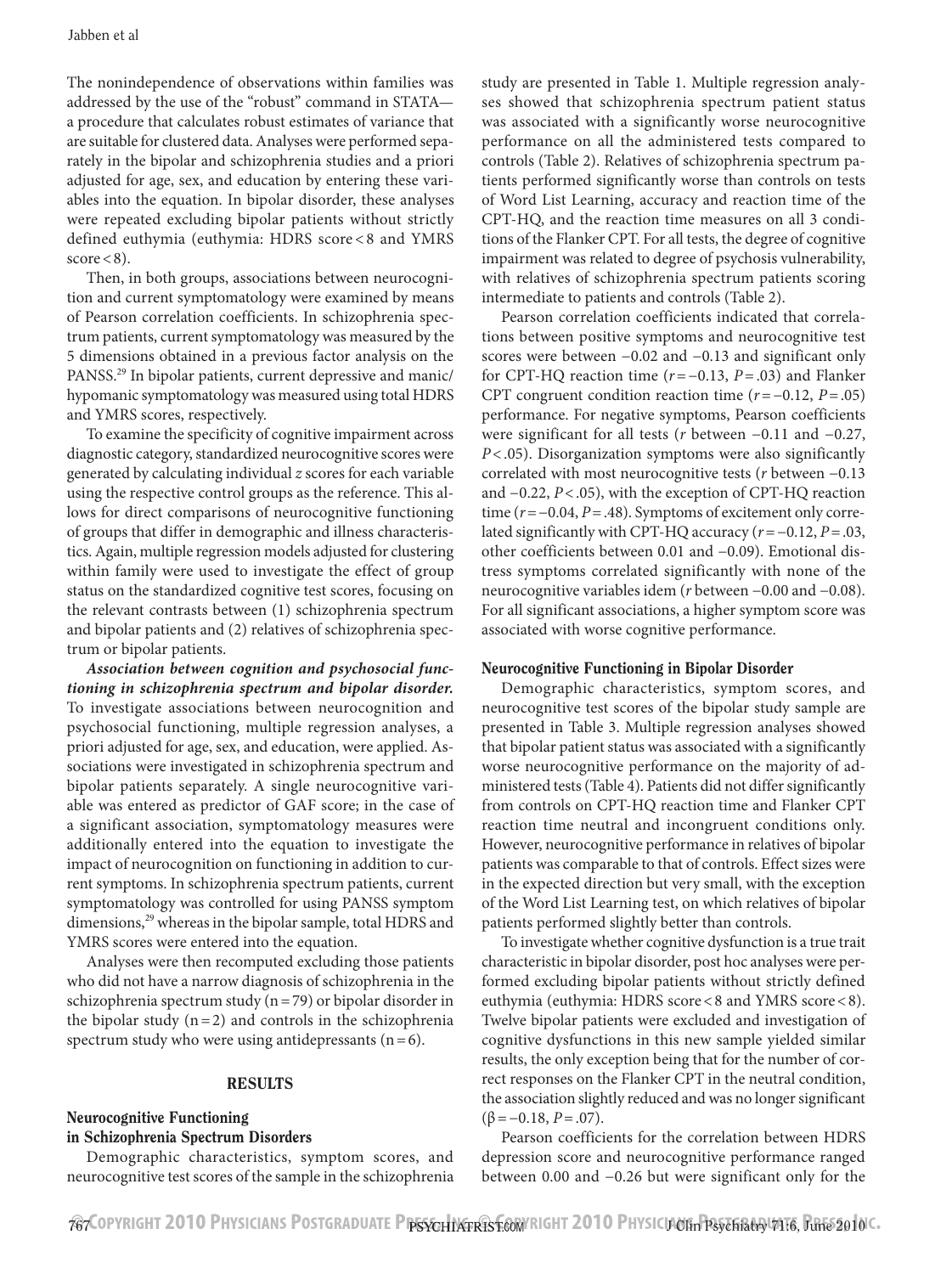| Table 1. Demographics, Symptom Scores, and Neurocognitive Test Results of the Schizophrenia Spectrum Study Sample <sup>a</sup> | Controls         | Schizophrenia Spectrum Patients                           |               |
|--------------------------------------------------------------------------------------------------------------------------------|------------------|-----------------------------------------------------------|---------------|
| Variable                                                                                                                       | $(n = 260)$      | Relatives of Schizophrenia Spectrum Patients<br>$(n=331)$ | $(n=345)$     |
|                                                                                                                                |                  |                                                           |               |
| Demographic characteristic <sup>b</sup>                                                                                        |                  |                                                           |               |
| Gender, male/female, n/n                                                                                                       | 87/173           | 154/177                                                   | 245/100       |
| Age range, y                                                                                                                   | $16 - 55$        | $16 - 55$                                                 | $16 - 55$     |
| Age, y                                                                                                                         | 32.0(11.9)       | 29.2(9.5)                                                 | 29.5(9.4)     |
| Level of education <sup>c</sup>                                                                                                | 5.3(1.8)         | 5.0(2.1)                                                  | 4.3(2.0)      |
| IQ                                                                                                                             | 110.3(16.6)      | 104.9(17.0)                                               | 95.2 (16.9)   |
| Medication, no. of cases                                                                                                       |                  |                                                           |               |
| Atypical antipsychotics                                                                                                        | $\boldsymbol{0}$ | 1                                                         | 236           |
| Typical antipsychotics                                                                                                         | $\boldsymbol{0}$ | $\boldsymbol{0}$                                          | 73            |
| Antidepressants                                                                                                                | 6                | 9                                                         | 76            |
| Brief Psychiatric Rating Scale score                                                                                           |                  |                                                           | 35.9 (13.6)   |
| Positive and Negative Syndrome Scale score                                                                                     |                  |                                                           |               |
| Positive                                                                                                                       |                  |                                                           | 13.3(6.8)     |
| Negative                                                                                                                       |                  |                                                           | 12.5(6.2)     |
| Disorganization                                                                                                                |                  |                                                           | 14.3(6.2)     |
| Excitement                                                                                                                     |                  |                                                           | 10.6(3.9)     |
| <b>Emotional distress</b>                                                                                                      |                  |                                                           | 14.5(6.3)     |
| Global Assessment of Functioning score                                                                                         |                  |                                                           | 57.4 (16.2)   |
| Word List Learning                                                                                                             |                  |                                                           |               |
| Immediate recall                                                                                                               | 28.6(5.6)        | 27.1(5.5)                                                 | 23.0(6.6)     |
| Delayed recall                                                                                                                 | 9.9(2.7)         | 9.4(2.6)                                                  | 7.6(3.0)      |
| Continuous Performance Test-HQ                                                                                                 |                  |                                                           |               |
| Correct detections, %                                                                                                          | 0.99(0.04)       | 0.98(0.07)                                                | 0.93(0.12)    |
| Reaction time correct detections                                                                                               | 411.5(76.5)      | 421.7 (78.6)                                              | 440.8 (84.8)  |
| Flanker CPT                                                                                                                    |                  |                                                           |               |
| Correct-neutral                                                                                                                | 46.0(2.5)        | 45.8(2.7)                                                 | 43.3(5.9)     |
| Correct-congruent                                                                                                              | 46.1(2.6)        | 46.0(3.0)                                                 | 43.0(6.4)     |
| Correct-incongruent                                                                                                            | 42.7(4.6)        | 42.4(4.9)                                                 | 38.2(7.8)     |
| Reaction time-neutral                                                                                                          | 511.1 (63.2)     | 521.7 (68.9)                                              | 553.0 (94.0)  |
| Reaction time-congruent                                                                                                        | 513.8 (65.0)     | 523.1 (71.4)                                              | 559.3 (98.1)  |
| Reaction time-incongruent                                                                                                      | 569.4 (62.7)     | 579.8 (71.4)                                              | 611.0 (101.2) |

a Results are presented as mean (SD) unless otherwise noted.

Between-group differences for demographic characteristics: gender,  $\chi^2$  = 89.73, *P* = .00; age, *F* = 6.34, *P* = .00; educational level, *F* = 22.69, *P* = .00; and IQ,  $F=62.06, P=.00.$ 

A 7-level variable with 1 representing lowest education and 7 highest education.

delayed recall condition of Word List Learning (*r* =−0.26, *P* = .03, other coefficients between 0.00 and −0.23). A higher HDRS depression score was associated with a worse verbal memory performance. Hypomanic symptoms were not significantly correlated with any of the neurocognitive tests (coefficients between 0.14 and −0.20).

## Comparing Cognitive Performance in Schizophrenia Spectrum Disorders and Bipolar Disorder

The mean *z* scores for neurocognitive variables in both patient and relative groups and the results of regression analyses are presented in Table 5. Multiple regression analyses showed that schizophrenia spectrum patients performed significantly worse than bipolar patients on all administered tests, with the exception of CPT-HQ accuracy. Relatives of schizophrenia spectrum patients performed significantly worse than relatives of bipolar patients on both conditions of Word List Learning and Flanker CPT reaction time neutral condition. Trends toward significance were found for reaction time in the other Flanker CPT conditions (see Table 5).

# Associations Between Cognitive Functioning and Psychosocial Functioning

In schizophrenia spectrum patients, neurocognitive test performance on all cognitive tests was significantly associated

with GAF score. Associations were consistently in the direction of a better cognitive performance being predictive of a higher GAF score (Table 6).

After additional adjustment for current symptomatology, associations of immediate and delayed recall conditions of Word List Learning with GAF remained significant (immediate recall:  $β = 0.16$ ,  $P = .00$ ; delayed recall:  $β = 0.20$ ,  $P = .00$ ). Accuracy on the CPT-HQ was no longer significantly predictive of GAF ( $\beta$ =.06, *P*=.18), whereas the association with the reaction time was reduced but still significant ( $\beta$ =0.13, *P*=.01). The previously significant associations of Flanker CPT with GAF disappeared (all beta values between 0.03 and 0.07, *P* values >.15).

Positive and Negative Syndrome Scale negative (beta values between −0.23 and −0.29, *P* values <.00), disorganization (beta values between −0.14 and −0.21, *P* values <.02), and emotional distress (beta values between −0.16 and −0.18, *P* values < .02) symptom scores were significantly associated with outcome in the above-mentioned models in the direction that higher symptom scores predicted lower GAF scores.

In bipolar disorder patients, significant associations were found between neurocognitive performance and GAF score for reaction time in the neutral and congruent conditions of the Flanker CPT (neutral:  $β = 0.27$ ,  $P = .03$ ; congruent:  $β = .23$ ,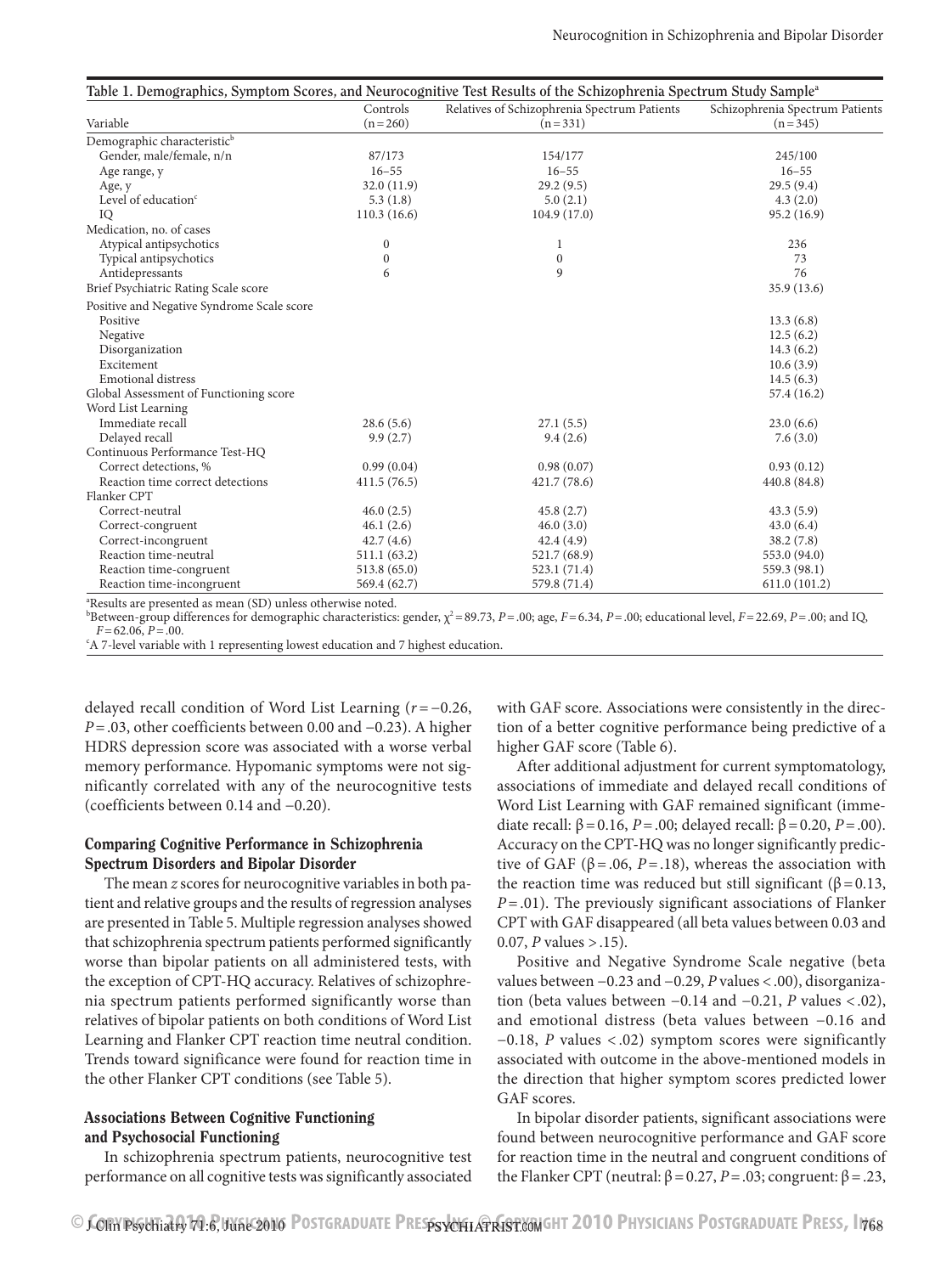|                                  | Relatives of Schizophrenia<br>Spectrum Patients |                | Schizophrenia Spectrum<br>Patients |     |  |
|----------------------------------|-------------------------------------------------|----------------|------------------------------------|-----|--|
| Cognitive Variable <sup>b</sup>  |                                                 | $\overline{P}$ |                                    | P   |  |
| Word List Learning               |                                                 |                |                                    |     |  |
| Immediate recall                 | $-0.10$                                         | .01            | $-0.33$                            | .00 |  |
| Delayed recall                   | $-0.07$                                         | .04            | $-0.28$                            | .00 |  |
| Continuous Performance Test-HQ   |                                                 |                |                                    |     |  |
| Correct detections, %            | $-0.06$                                         | .04            | $-0.24$                            | .00 |  |
| Reaction time correct detections | $-0.12$                                         | .00            | $-0.25$                            | .00 |  |
| Flanker CPT                      |                                                 |                |                                    |     |  |
| Correct-neutral                  | $-0.01$                                         | .69            | $-0.26$                            | .00 |  |
| Correct-congruent                | $-0.01$                                         | .62            | $-0.29$                            | .00 |  |
| Correct-incongruent              | $-0.02$                                         | .63            | $-0.29$                            | .00 |  |
| Reaction time-neutral            | $-0.13$                                         | .00            | $-0.34$                            | .00 |  |
| Reaction time-congruent          | $-0.12$                                         | .00            | $-0.35$                            | .00 |  |
| Reaction time-incongruent        | $-0.12$                                         | .00            | $-0.33$                            | .00 |  |

| Table 2. Associations Between Neurocognitive Performance and Group Status in the |  |  |
|----------------------------------------------------------------------------------|--|--|
| Schizophrenia Spectrum Study <sup>a</sup>                                        |  |  |

<sup>a</sup>Controls were used as reference category. All analyses adjusted for age, sex, and education. <sup>b</sup>Higher values indicate better performance.

|                           |  | Table 3. Demographics, Symptom Scores, and Neurocognitive Test Results of the Bipolar |
|---------------------------|--|---------------------------------------------------------------------------------------|
| Study Sample <sup>a</sup> |  |                                                                                       |

|                                                                     | Controls     | Relatives of Bipolar Patients | <b>Bipolar Patients</b> |
|---------------------------------------------------------------------|--------------|-------------------------------|-------------------------|
| Variable                                                            | $(n=61)$     | $(n=37)$                      | $(n=76)$                |
|                                                                     |              |                               |                         |
| Demographic characteristic <sup>b</sup><br>Gender, male/female, n/n |              |                               |                         |
|                                                                     | 23/38        | 20/17                         | 35/41                   |
| Age range, y                                                        | $25 - 56$    | $18 - 58$                     | $27 - 60$               |
| Age, y                                                              | 45.3(8.7)    | 40.0(12.1)                    | 44.4 (7.9)              |
| <b>Educational level</b>                                            | 5.8(1.7)     | 6.5(1.7)                      | 5.6(2.1)                |
| IQ                                                                  | 103.4(13.5)  | 107.8(15.7)                   | 97.9 (14.6)             |
| Medications, no. of cases                                           |              |                               |                         |
| Antipsychotics                                                      | $\mathbf{0}$ | $\mathbf{0}$                  | 23                      |
| Anticonvulsants                                                     | $\Omega$     | $\Omega$                      | 43                      |
| Lithium                                                             | $\Omega$     | $\Omega$                      | 37                      |
| Antidepressants                                                     | $\Omega$     | $\overline{c}$                | 14                      |
| Brief Psychiatric Rating Scale score                                | 25.0(1.7)    | 26.8(3.2)                     | 33.4(6.4)               |
| Hamilton Depression Rating Scale score                              | 0.23(0.9)    | 0.41(1.0)                     | 4.03(4.3)               |
| Young Mania Rating Scale score                                      | 0.07(0.3)    | 0.30(0.9)                     | 1.61(2.5)               |
| Global Assessment of Functioning score                              | 89.7 (3.3)   | 84.7 (5.5)                    | 67.2(10.7)              |
| Previous psychotic, $n$ (%) <sup>c</sup>                            |              |                               | 38 (50.7)               |
| Word List Learning                                                  |              |                               |                         |
| Immediate recall                                                    | 25.7(4.9)    | 26.9(6.2)                     | 23.2(5.2)               |
| Delayed recall                                                      | 8.6(2.5)     | 9.3(2.8)                      | 7.2(2.9)                |
| Continuous Performance Test-HQ                                      |              |                               |                         |
| Correct detections, %                                               | 0.99(0.02)   | 0.99(0.02)                    | 0.95(0.07)              |
| Reaction time correct detections                                    | 473.1 (78.0) | 487.4 (88.0)                  | 476.3(86.6)             |
| Flanker CPT                                                         |              |                               |                         |
| Correct-neutral                                                     | 44.9 (4.0)   | 45.8(2.3)                     | 43.1(6.2)               |
| Correct-congruent                                                   | 45.7(3.3)    | 45.7(2.7)                     | 43.3(6.4)               |
| Correct-incongruent                                                 | 42.1(5.1)    | 43.2 (3.4)                    | 38.9 (8.9)              |
| Reaction time-neutral                                               | 647.2 (65.1) | 636.6 (65.6)                  | 669.1 (86.9)            |
| Reaction time-congruent                                             | 644.2 (55.8) | 640.7 (60.8)                  | 669.7 (85.3)            |
| Reaction time-incongruent                                           | 706.3 (64.6) | 704.0 (75.5)                  | 721.7 (82.7)            |

a Results are presented as mean (SD) unless otherwise noted.

<sup>b</sup>Between-group differences for demographic characteristics: gender,  $\chi^2$  = 2.57, *P* = .28; age, *F* = 4.09,

*P*=.02; educational level, *F*=3.14, *P*=.05; and IQ, *F*=6.23, *P*=.00.

Based on 75 patients.

*P*=.05), whereas trends toward significance were reported for reaction time in the incongruent condition ( $\beta = 0.23$ , *P*=.06) and for CPT-HQ reaction time (β=0.20, *P*=.09). A better cognitive performance was associated with a higher GAF score.

Associations were reduced but did not disappear after additionally entering symptom measures into the equation (CPT-HQ reaction time: β=0.17, *P*=.10; Flanker CPT reaction time-neutral:  $β = .27$ ,  $P = .03$ ; Flanker CPT reaction time-congruent:  $β = 0.20$ ,  $P = .07$ ; Flanker CPT reaction time-incongruent: β=0.22, *P*=.10). Higher HDRS depression ratings were consistently associated with lower GAF scores (beta values between −0.42 and −0.46, *P* values <.01), whereas YMRS mania/hypomania symptoms were not significantly predictive of GAF scores (beta values between −0.05 and −0.17, *P* values >.12).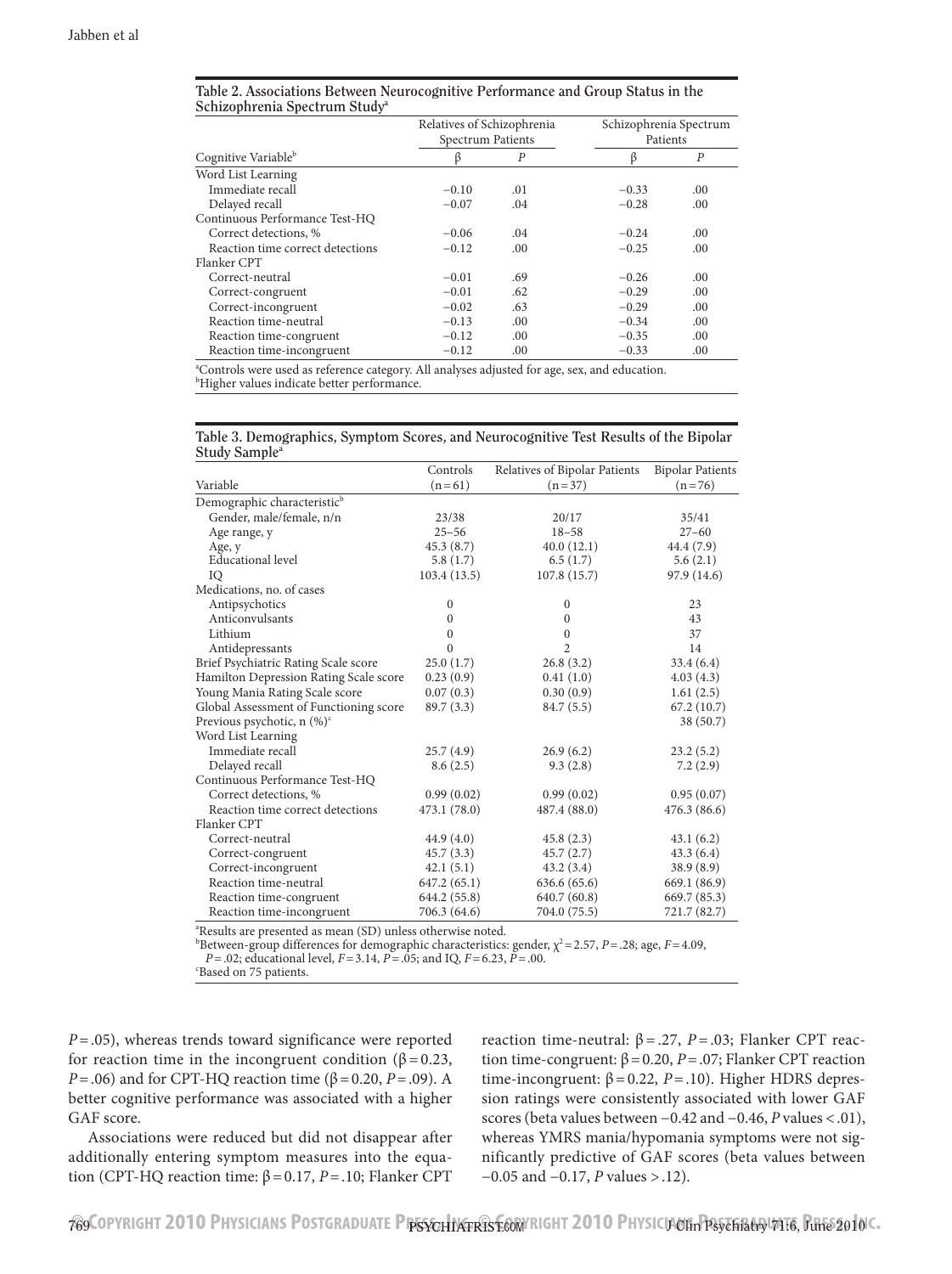| Table 4. Associations Between Neurocognition and Group Status in the Bipolar Study <sup>a</sup> |         |                               |                         |     |  |  |
|-------------------------------------------------------------------------------------------------|---------|-------------------------------|-------------------------|-----|--|--|
|                                                                                                 |         | Relatives of Bipolar Patients | <b>Bipolar Patients</b> |     |  |  |
| Cognitive Variable <sup>b</sup>                                                                 |         | P                             |                         | P   |  |  |
| Word List Learning                                                                              |         |                               |                         |     |  |  |
| Immediate recall                                                                                | 0.03    | .70                           | $-0.20$                 | .01 |  |  |
| Delayed recall                                                                                  | 0.07    | .43                           | $-0.23$                 | .01 |  |  |
| Continuous Performance Test-HQ                                                                  |         |                               |                         |     |  |  |
| Correct detections, %                                                                           | $-0.02$ | .60                           | $-0.37$                 | .00 |  |  |
| Reaction time correct detections                                                                | $-0.09$ | .31                           | $-0.03$                 | .76 |  |  |
| Flanker CPT                                                                                     |         |                               |                         |     |  |  |
| Correct-neutral                                                                                 | $-0.04$ | .53                           | $-0.20$                 | .03 |  |  |
| Correct-congruent                                                                               | $-0.10$ | .13                           | $-0.26$                 | .01 |  |  |
| Correct-incongruent                                                                             | $-0.04$ | .43                           | $-0.24$                 | .01 |  |  |
| Reaction time-neutral                                                                           | $-0.03$ | .66                           | $-0.16$                 | .07 |  |  |
| Reaction time-congruent                                                                         | $-0.06$ | .39                           | $-0.20$                 | .03 |  |  |
| Reaction time-incongruent                                                                       | $-0.05$ | .48                           | $-0.12$                 | .19 |  |  |
|                                                                                                 |         |                               |                         |     |  |  |

<sup>a</sup>Controls were used as reference category. All analyses adjusted for age, sex, and education. <sup>b</sup>Higher values indicate better performance.

#### **Table 5. Mean** *z* **Scores of Neurocognitive Performance in the Research Groups and Schizophrenia-Bipolar Comparisonsa**

|                                  |                                                 |           | Relatives of                                       |           |                                                                                                     |     |                                 |           |                                                    |           |                                                                               |                  |
|----------------------------------|-------------------------------------------------|-----------|----------------------------------------------------|-----------|-----------------------------------------------------------------------------------------------------|-----|---------------------------------|-----------|----------------------------------------------------|-----------|-------------------------------------------------------------------------------|------------------|
|                                  | Relatives<br>of Bipolar<br>Patients<br>$(n=37)$ |           | Schizophrenia<br>Spectrum<br>Patients<br>$(n=329)$ |           | Relatives of Bipolar<br>Patients vs Relatives<br>of Schizophrenia<br>Spectrum Patients <sup>c</sup> |     | Bipolar<br>Patients<br>$(n=76)$ |           | Schizophrenia<br>Spectrum<br>Patients<br>$(n=345)$ |           | <b>Bipolar Patients</b><br>vs Schizophrenia<br>Spectrum Patients <sup>d</sup> |                  |
| Cognitive Variable <sup>b</sup>  | Mean                                            | <b>SD</b> | Mean                                               | <b>SD</b> | ß                                                                                                   | P   | Mean                            | <b>SD</b> | Mean                                               | <b>SD</b> | β                                                                             | $\boldsymbol{P}$ |
| Word List Learning               |                                                 |           |                                                    |           |                                                                                                     |     |                                 |           |                                                    |           |                                                                               |                  |
| Immediate recall                 | 0.23                                            | 1.3       | $-0.25$                                            | 1.0       | $-0.23$                                                                                             | .00 | $-0.52$                         | 1.1       | $-0.98$                                            | 1.2       | $-0.32$                                                                       | .00.             |
| Delayed recall                   | 0.28                                            | 1.1       | $-0.19$                                            | 0.9       | $-0.28$                                                                                             | .00 | $-0.57$                         | 1.2       | $-0.85$                                            | 1.1       | $-0.18$                                                                       | .01              |
| Continuous Performance Test-HO   |                                                 |           |                                                    |           |                                                                                                     |     |                                 |           |                                                    |           |                                                                               |                  |
| Correct detections, %            | 0.06                                            | 0.9       | $-0.23$                                            | 1.8       | $-0.06$                                                                                             | .34 | $-1.59$                         | 2.9       | $-1.34$                                            | 3.2       | $-0.04$                                                                       | .61              |
| Reaction time correct detections | $-0.18$                                         | 1.1       | $-0.13$                                            | 1.0       | $-0.01$                                                                                             | .94 | $-0.04$                         | 1.1       | $-0.38$                                            | 1.1       | $-0.21$                                                                       | .01              |
| Flanker CPT                      |                                                 |           |                                                    |           |                                                                                                     |     |                                 |           |                                                    |           |                                                                               |                  |
| Correct-neutral                  | 0.20                                            | 0.6       | $-0.06$                                            | 1.1       | 0.02                                                                                                | .75 | $-0.46$                         | 1.6       | $-1.07$                                            | 2.3       | $-0.18$                                                                       | .00              |
| Correct-congruent                | $-0.01$                                         | 0.8       | $-0.04$                                            | 1.2       | 0.08                                                                                                | .14 | $-0.74$                         | 1.9       | $-1.22$                                            | 2.5       | $-0.14$                                                                       | .02              |
| Correct-incongruent              | 0.22                                            | 0.7       | $-0.06$                                            | 1.1       | $-0.00$                                                                                             | .94 | $-0.61$                         | 1.7       | $-0.99$                                            | 1.7       | $-0.15$                                                                       | .02              |
| Reaction time-neutral            | 0.16                                            | 1.0       | $-0.17$                                            | 1.1       | $-0.17$                                                                                             | .02 | $-0.34$                         | 1.3       | $-0.66$                                            | 1.5       | $-0.33$                                                                       | .00              |
| Reaction time-congruent          | 0.06                                            | 1.1       | $-0.14$                                            | 1.1       | $-0.14$                                                                                             | .08 | $-0.46$                         | 1.5       | $-0.70$                                            | 1.5       | $-0.28$                                                                       | .00              |
| Reaction time-incongruent        | 0.04                                            | 1.2       | $-0.17$                                            | 1.1       | $-0.14$                                                                                             | .08 | $-0.24$                         | 1.3       | $-0.66$                                            | 1.6       | $-0.33$                                                                       | .00              |

<sup>a</sup>All analyses adjusted for age, sex, and education.

<sup>b</sup>Higher values indicate better performance.

c For relatives of bipolar patients versus relatives of schizophrenia spectrum patients, the former were used as the reference category.

d For bipolar patients versus schizophrenia spectrum patients, the former were used as the reference category.

| Table 6. Associations Between Neurocognitive Performance    |
|-------------------------------------------------------------|
| and Psychosocial Functioning Measured by the Global         |
| Assessment of Functioning in the Schizophrenia Spectrum and |
| <b>Bipolar Patient Groups</b> <sup>a</sup>                  |

|                                                                 | Schizophrenia |     |          |     |
|-----------------------------------------------------------------|---------------|-----|----------|-----|
|                                                                 | Spectrum      |     | Bipolar  |     |
|                                                                 | Patients      |     | Patients |     |
| Cognitive Variable <sup>b</sup>                                 | B             | P   | β        | Р   |
| Word List Learning                                              |               |     |          |     |
| Immediate recall                                                | 0.21          | .00 | 0.10     | .45 |
| Delayed recall                                                  | 0.22          | .00 | 0.16     | .27 |
| Continuous Performance Test-HQ                                  |               |     |          |     |
| Correct detections, %                                           | 0.19          | .01 | 0.13     | .23 |
| Reaction time correct detections                                | 0.20          | .00 | 0.20     | .09 |
| Flanker CPT                                                     |               |     |          |     |
| Correct-neutral                                                 | 0.13          | .02 | 0.05     | .63 |
| Correct-congruent                                               | 0.12          | .02 | 0.05     | .71 |
| Correct-incongruent                                             | 0.14          | .02 | 0.09     | .47 |
| Reaction time-neutral                                           | 0.19          | .00 | 0.27     | .03 |
| Reaction time-congruent                                         | 0.23          | .00 | 0.23     | .05 |
| Reaction time-incongruent                                       | 0.20          | .00 | 0.23     | .06 |
| <sup>a</sup> All analyses adjusted for age, sex, and education. |               |     |          |     |

b Higher values indicate better performance.

Repeating the analyses, excluding patients who did not have a narrow diagnosis of schizophrenia or bipolar disorder and controls who were using antidepressants, yielded comparable results for the analyses on neurocognitive performance in both disorders (data not shown). Regarding neurocognition-outcome relationships, in schizophrenia spectrum patients, the associations between neurocognition and GAF were significant only for tests of verbal memory and reaction time on the CPT-HQ, mirroring the results obtained in previous analyses after additional adjustment for symptoms. In the bipolar study, associations did not change.

#### DISCUSSION

Schizophrenia spectrum patients showed a generalized impairment across the cognitive domains that were studied. Their relatives performed intermediately and significantly differently from controls on tasks of verbal memory, sustained attention, and reaction time components of selective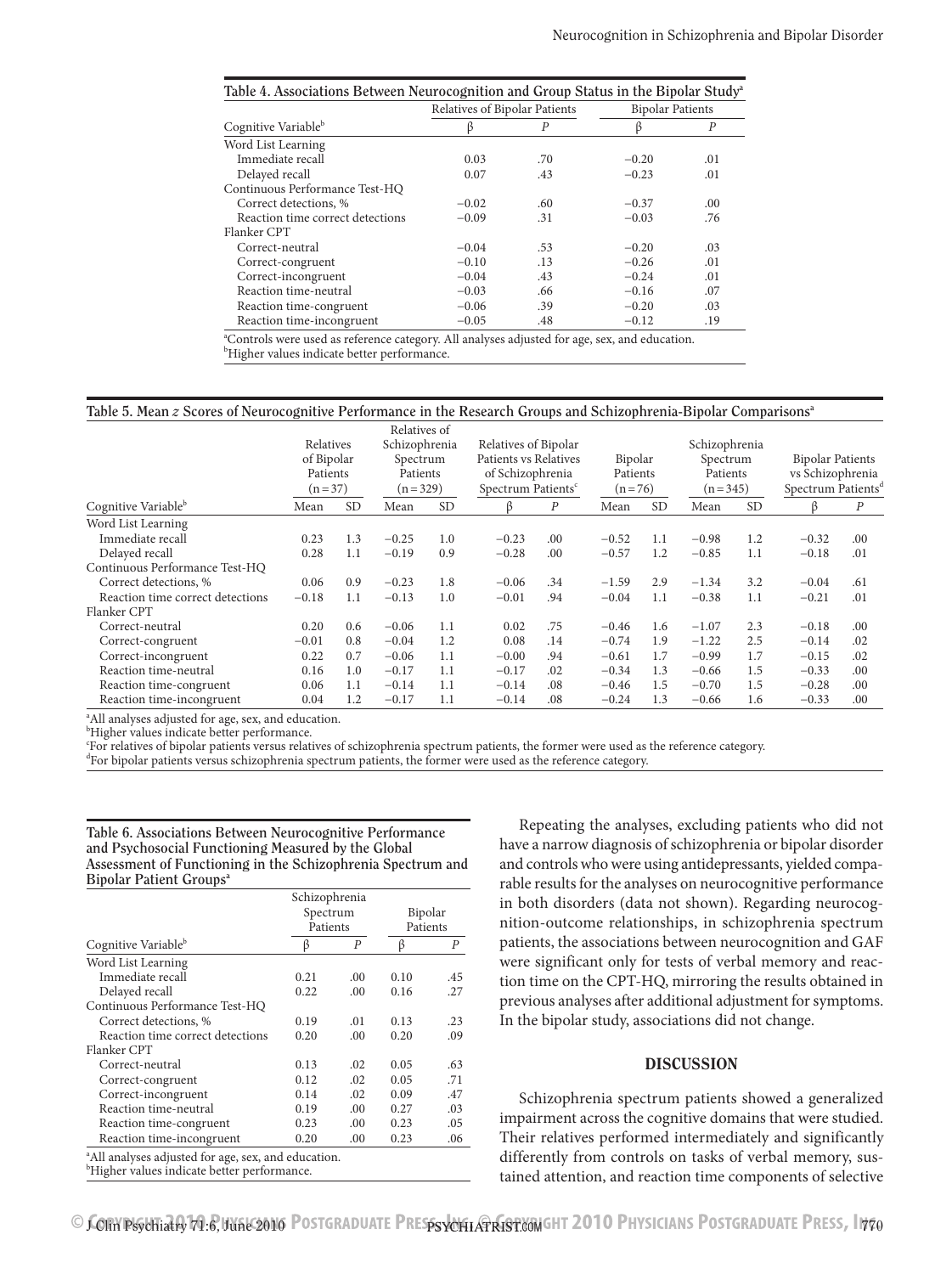attention. Bipolar patients similarly showed impairment in all 3 domains, although not consistently on all the task parameters. The cognitive performance of their first-degree relatives was comparable to that of controls. Comparison of schizophrenia spectrum and bipolar study samples indicated that patients were impaired in overlapping cognitive domains but that the impairments were more severe in patients with schizophrenia spectrum diagnoses. Relatives of schizophrenia spectrum patients were cognitively more impaired than bipolar relatives on tasks of verbal memory and reaction time components of selective attention.

In schizophrenia spectrum patients, performance on most neurocognitive tests was associated with psychosocial functioning, whereas in bipolar patients, this was true for reaction time components of selective attention only. For both groups, associations between neurocognition and psychosocial functioning were partly mediated by symptoms. In the schizophrenia spectrum sample, negative, disorganization, and emotional distress symptoms were associated with psychosocial functioning to a similar degree as neurocognition, whereas in the bipolar sample, depressive symptoms were strongly associated with psychosocial functioning.

# Neurocognition as Vulnerability Marker in Schizophrenia Spectrum Disorders and Bipolar Disorder

The finding of cognitive deficits in multiple domains in schizophrenia spectrum patients is consistent with many previous studies that showed moderate to large effect sizes of deficits in verbal memory, sustained attention, and selective attention $1,41,42$  and confirms the idea of cognitive impairment as a core feature of the disorder.<sup>43,44</sup> The finding that first-degree relatives of schizophrenia spectrum patients performed intermediate to patients and controls on most cognitive tests and differed significantly from controls on tasks of verbal memory, sustained attention, and reaction time components of selective attention is in accordance with previous studies<sup>45-47</sup> and adds further evidence to the suggestion that neurocognitive impairments are putative markers of the genetic vulnerability to schizophrenia.<sup>48,49</sup>

Bipolar disorder patients differed significantly from controls on most cognitive tests, as previously reported in studies showing cognitive impairment in stable bipolar patients in verbal memory and attentional domains.<sup>22,50-52</sup> Although cognitive alterations in verbal memory and attention in relatives of bipolar patients have been found in some studies,<sup>8,10</sup> in the current study, cognitive performance of bipolar relatives was comparable to that of controls. This is in contradiction to the conclusion of a recent literature review<sup>11</sup> that neurocognitive impairments represent candidate intermediary phenotypes for bipolar disorder. However, the more recent systematic review of Balanzá-Martínez et al<sup>53</sup> showed that the evidence in support of neurocognitive deficits in bipolar relatives is sparse, and a recent quantitative meta-analysis<sup>6</sup> showed that differences between relatives and controls were generally small and significant only for the domain of executive control.

Comparison of schizophrenia spectrum and bipolar patients indicated that although both groups performed worse than controls in the domains of verbal memory and selective attention, schizophrenia spectrum patients were significantly more impaired than bipolar patients. Patients were equally impaired in the accuracy measure of sustained attention but differed in their reaction times on this task, as only schizophrenia spectrum patients were slower than controls on this task component.

Previous studies $43,54-57$  comparing neurocognitive functioning in schizophrenia and bipolar disorder have yielded variable results but the broad conclusion that cognitive impairment in schizophrenia and bipolar disorder is qualitatively similar but quantitatively more marked in schizophrenia<sup>58,59</sup> seems justified.

Relatives of schizophrenia spectrum patients in this study had a poorer cognitive performance than relatives of bipolar patients, and differences reached significance for tests of verbal memory and reaction time components of selective attention. These findings are in line with the results of the few studies<sup>13,60-62</sup> that have compared the cognitive performance of relatives of schizophrenia and bipolar patients, namely that in general there is a more severe and generalized pattern of cognitive impairment in schizophrenia relatives.

This study showed that, contrary to widespread assumptions, associations between symptoms and cognition were equally present in both groups. Although the magnitude of the associations was larger in the bipolar sample, it lacked statistical precision possibly due to the smaller sample size in the latter study. Cognitive performance in the schizophrenia spectrum sample was related to both negative and disorganized symptoms but not to positive symptoms, as was shown in previous studies.<sup>63-65</sup> In line with previous suggestions,<sup>66</sup> our data indicate that cognition shows qualitatively differential relationships with symptom dimensions, whereas differences between diagnostic categories are only quantitative.

# Predictors of Psychosocial Functioning in Schizophrenia and Bipolar Disorder

In schizophrenia spectrum patients, a better cognitive performance was predictive of higher psychosocial functioning as measured by GAF, a finding that is consistent with previous reviews on neurocognition-outcome associations in schizophrenia.<sup>14,19</sup> The predictive value of a better performance in learning and verbal memory and reaction times of sustained attention was independent of the severity of current symptoms.<sup>15,67,68</sup> However, negative, disorganization, and emotional distress symptoms were also significantly associated with psychosocial functioning, and effect sizes for negative symptoms were comparable to those of the cognitive measures. Thus, specific symptom dimensions equal cognition in terms of their relevance in the prediction of functional outcome in schizophrenia.<sup>15,16</sup>

In the bipolar sample, faster reaction time on a selective attention task was significantly associated with better psychosocial functioning. Other neurocognitive variables,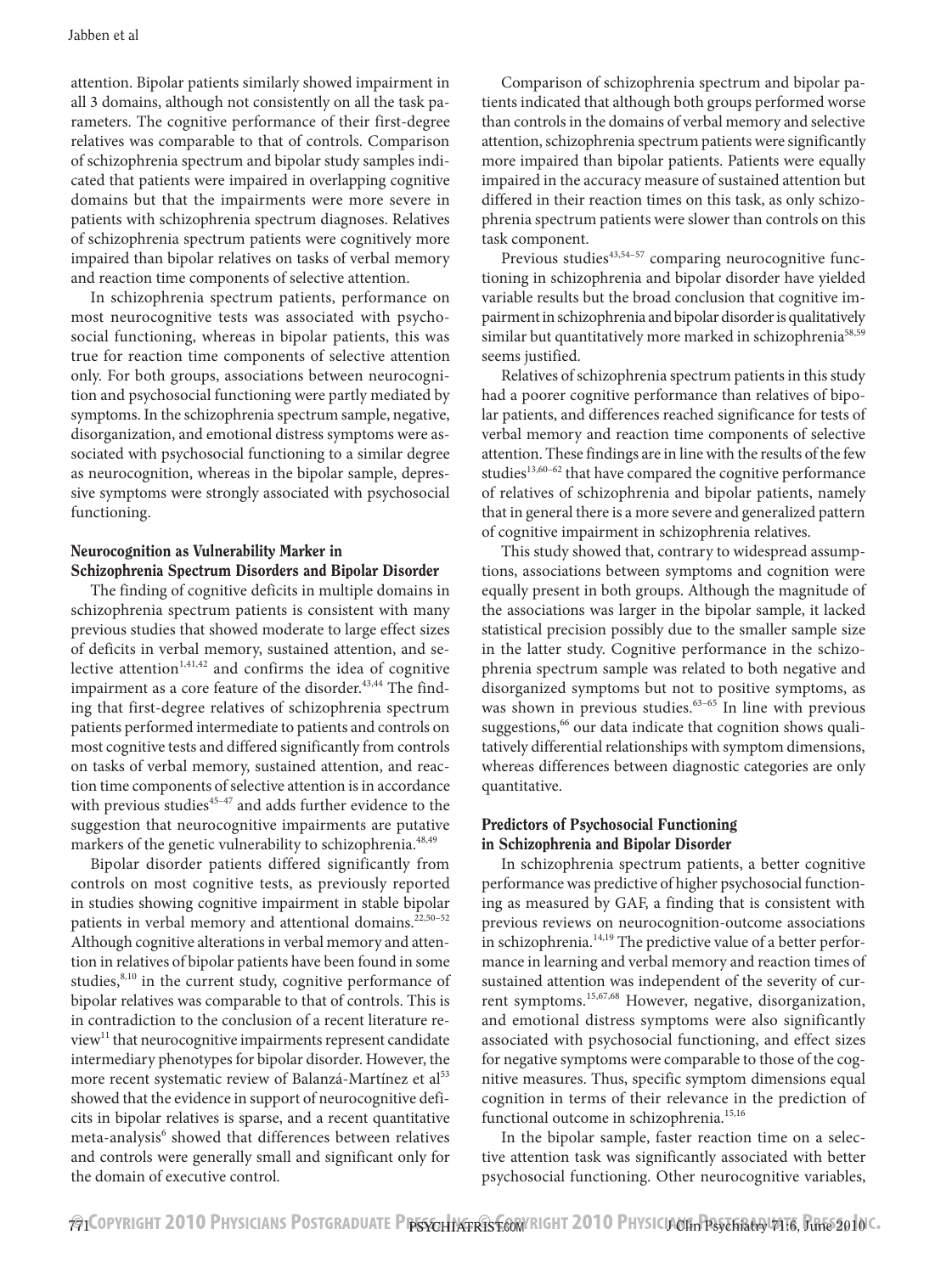however, were unrelated to outcome in this study. Controlling for residual symptoms showed that the associations with attentional RT variables remained significant, but that depressive symptomatology was a stronger predictor of psychosocial functioning than neurocognition in the bipolar sample. Only a few studies have investigated neurocognition-outcome associations in bipolar disorder; some showed positive associations between cognitive functioning on memory and executive functioning tests and GAF score in bipolar patients.<sup>22,69,70</sup> On the basis of current and previous findings, it can be concluded that clinical state is a crucial variable in predicting outcome in bipolar disorder. Not only may clinical variables, including subsyndromal depression, $71$ be more predictive of psychosocial outcome than cognition,<sup>72</sup> but cognition may also be more strongly related to functional outcome during depression or mania/hypomania than in the euthymic state.<sup>73</sup>

Neurocognition-outcome associations seem stronger in schizophrenia than in bipolar disorder, $72,87$  and are possibly restricted to more selective cognitive deficits in bipolar disorder.74 In contrast, residual symptomatology appears to make a larger contribution to functioning in bipolar disorder than in schizophrenia.

#### Explaining Similarities and Differences

In sum, although the presence of multiple cognitive deficits is shared by the 2 groups, schizophrenia spectrum disorders are associated with more severe and more generalized deficits, which seems to reflect the genetic vulnerability as well as the impact on daily life to a greater extent than in bipolar disorder.

The current findings support a model that explains similarities and differences between schizophrenia and bipolar disorder by suggesting that the disorders have partly shared susceptibility genes predisposing to psychosis in general but are differentiated by the presence of a neurodevelopmental impairment in the former but not in the latter.<sup>75</sup> According to this model, the neurocognitive dysfunctions in schizophrenia and bipolar disorder have partly different origins. It is hypothesized that in schizophrenia, dysfunctions are a consequence of problems in early brain development, whereas in bipolar disorder, dysfunctions are more likely to be a consequence of the disease process itself. The presence of premorbid cognitive impairments in preschizophrenia children but not in prebipolar subjects,<sup>76</sup> findings of lower premorbid IQ estimation in schizophrenia as compared to bipolar disorder,<sup>77</sup> and other developmental delays, as well as pregnancy and birth complications in schizophrenia78 but not in bipolar disorder,<sup>79</sup> are in line with this suggestion. The finding that in bipolar disorder, cognitive deficits are associated with severity and progression of the illness<sup>80</sup> and studies showing that the presence of cognitive alterations is more marked in relatives of schizophrenia patients than in relatives of bipolar patients adds further credence to this idea. A recent review<sup>81</sup> on the causes of neurocognitive dysfunction in bipolar disorder suggested that the evidence was more in favor of a neurodegenerative model rather than a neurodevelopmental one.

On the other hand, the qualitatively similar pattern of neurocognitive dysfunctions in both disorders may also suggest partial etiological overlap. Previous studies $52,82$  have shown a large degree of cognitive heterogeneity within the group of bipolar patients. There appears to be a subgroup of bipolar patients who are cognitively more severely impaired, even to a similar degree as in schizophrenia patients, and whose relatives also show significant cognitive alterations. In the context of a continuum model spanning affective and nonaffective psychosis, it can be suggested that this subgroup of bipolar subjects may be more toward the nonaffective, neurodevelopmental side of the continuum and that for this subset of bipolar patients, cognitive impairments may reflect a genetic vulnerability that is also observable in their firstdegree relatives.

It is currently being argued that cognitive impairment should be included in the diagnostic criteria for schizophrenia (eg, Keefe $^{83}$ ). Given the importance of neurocognition in terms of biology, function, and treatment of severe mental illnesses, it can be suggested that any dimensional representation of psychopathology should include variation in neurocognitive functioning in addition to other symptom dimensions. The present findings show that there is quantitative rather than qualitative variation in neurocognitive functioning across diagnostic boundaries, providing no specificity in diagnostic terms. However, current and previous findings suggest that there are valid developmental neurocognitive contrasts between schizophrenia and bipolar disorder that should be used for the *Diagnostic and Statistical Manual of Mental Disorders,*  Fifth Edition*/International Classification of Diseases, Eleventh Revision*. 84 Future studies should focus on methods of proper assessment of developmental cognitive deficits.

## Methodological Considerations

The current results should be interpreted in the context of several methodological issues.

First, the cognitive assessment was limited, and the broad domain of executive functioning could not be completely covered by the test battery. However, the study focused on domains that have been robustly associated with schizophrenia and bipolar disorder. Second, the sample sizes in the 2 studies were not balanced, which may have caused effect sizes in the larger sample of schizophrenia patients to be more statistically precise than in the sample of bipolar patients. Third, it cannot be excluded that the study had a bias toward inclusion of subjects who were functioning relatively well, yielding samples that are not representative of the entire population. Fourth, most patients were medicated, which may have confounded the results. However, studies investigating adverse cognitive side effects of psychotropic medication show that if negative effects are present, effect sizes are small,<sup>85</sup> and some atypical antipsychotic drugs even seem to improve cognitive functioning.<sup>86</sup> Finally, psychosocial functioning in this study was assessed by a global measure of psychosocial function (the GAF score), which may have caused results to be different from studies in which more explicit outcome measures were used.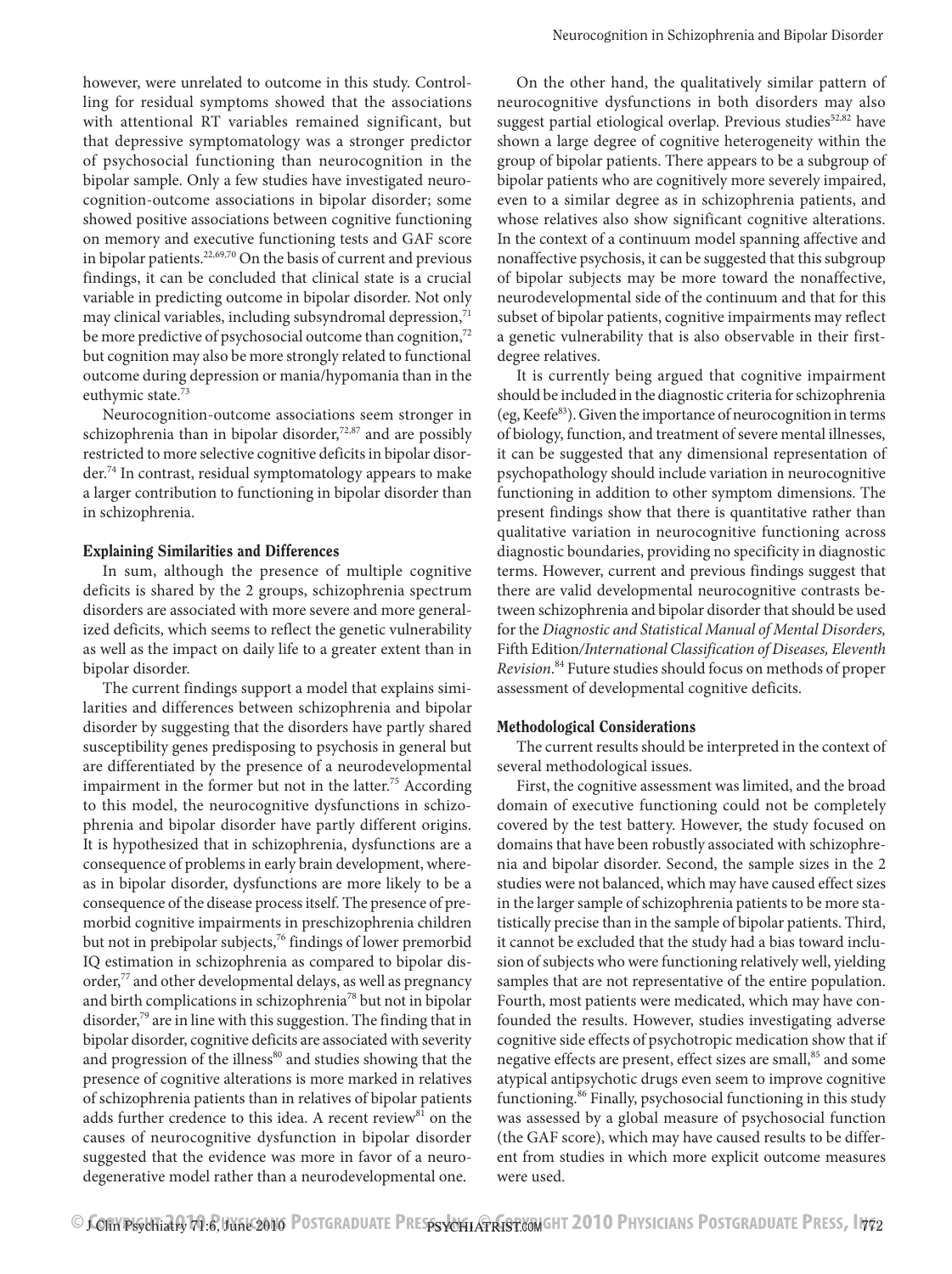*Drug name:* lithium (Eskalith, Lithobid, and others).

*Author affiliations:* Department of Psychiatry and Neuropsychology, South Limburg Mental Health Research and Teaching Network, EURON, Maastricht University, Maastricht, The Netherlands (all authors) and Division of Psychological Medicine, Institute of Psychiatry, London, United Kingdom (Dr van Os).

*Potential conflicts of interest:* None reported.

*Funding/support:* The Genetic Risk and Outcome of Psychosis (GROUP) project was financially supported by the ZonMW GeestKracht program, The Netherlands. The BIPOLCOG study was supported by an unrestricted grant from AstraZeneca and Eli Lilly, The Netherlands.

#### REFERENCES

- 1. Heinrichs RW, Zakzanis KK. Neurocognitive deficit in schizophrenia: a quantitative review of the evidence. *Neuropsychology*. 1998;12(3):  $426 - 445.$
- 2. Dollfus S, Lombardo C, Bénali K, et al. Executive/attentional cognitive functions in schizophrenic patients and their parents: a preliminary study. *Schizophr Res.* 2002;53(1-2):93-99.
- 3. Keefe RS, Silverman JM, Roitman SE, et al. Performance of nonpsychotic relatives of schizophrenic patients on cognitive tests. *Psychiatry Res*.  $1994;53(1):1-12.$
- 4. Krabbendam L, Marcelis M, Delespaul P, et al. Single or multiple familial cognitive risk factors in schizophrenia? *Am J Med Genet*.  $2001;105(2):183-188.$
- 5. Faraone SV, Seidman LJ, Kremen WS, et al. Neuropsychologic functioning among the nonpsychotic relatives of schizophrenic patients: the effect of genetic loading. *Biol Psychiatry*. 2000;48(2):120-126.
- 6. Arts B, Jabben N, Krabbendam L, et al. Meta-analyses of cognitive functioning in euthymic bipolar patients and their first-degree relatives. Psychol Med. 2008;38(6):771-785.
- 7. Robinson LJ, Thompson JM, Gallagher P, et al. A meta-analysis of cognitive deficits in euthymic patients with bipolar disorder. *J Affect Disord.* 2006;93(1-3):105-115.
- 8. Antila M, Tuulio-Henriksson A, Kieseppä T, et al. Cognitive functioning in patients with familial bipolar I disorder and their unaffected relatives. Psychol Med. 2007;37(5):679-687.
- 9. Clark L, Sarna A, Goodwin GM. Impairment of executive function but not memory in first-degree relatives of patients with bipolar I disorder and in euthymic patients with unipolar depression. *Am J Psychiatry*. 2005;162(10):1980-1982.
- 10. Ferrier IN, Chowdhury R, Thompson JM, et al. Neurocognitive function in unaffected first-degree relatives of patients with bipolar disorder: a preliminary report. *Bipolar Disord*. 2004;6(4):319-322.
- 11. Glahn DC, Bearden CE, Niendam TA, et al. The feasibility of neuropsychological endophenotypes in the search for genes associated with bipolar affective disorder. *Bipolar Disord*. 2004;6(3):171-182.
- 12. McIntosh AM, Harrison LK, Forrester K, et al. Neuropsychological impairments in people with schizophrenia or bipolar disorder and their unaffected relatives. *Br J Psychiatry*. 2005;186(5):378-385.
- 13. Zalla T, Joyce C, Szöke A, et al. Executive dysfunctions as potential markers of familial vulnerability to bipolar disorder and schizophrenia. *Psychiatry Res.* 2004;121(3):207-217.
- 14. Green MF, Kern RS, Heaton RK. Longitudinal studies of cognition and functional outcome in schizophrenia: implications for MATRICS. *Schizophr Res.* 2004;72(1):41-51.
- 15. Milev P, Ho BC, Arndt S, et al. Predictive values of neurocognition and negative symptoms on functional outcome in schizophrenia: a longitudinal first-episode study with 7-year follow-up. *Am J Psychiatry*. 2005;162(3):495-506.
- 16. Norman RM, Malla AK, Cortese L, et al. Symptoms and cognition as predictors of community functioning: a prospective analysis. *Am J Psychiatry*. 1999;156(3):400-405.
- 17. Dickinson D, Coursey RD. Independence and overlap among neurocognitive correlates of community functioning in schizophrenia. *Schizophr Res.* 2002;56(1-2):161-170.
- 18. Bryson G, Bell MD. Initial and final work performance in schizophrenia: cognitive and symptom predictors. *J Nerv Ment Dis*. 2003;191(2):  $87-92.$
- 19. Green MF. What are the functional consequences of neurocognitive deficits in schizophrenia? *Am J Psychiatry*. 1996;153(3):321-330.
- 20. Atre-Vaidya N, Taylor MA, Seidenberg M, et al. Cognitive deficits, psychopathology, and psychosocial functioning in bipolar mood disorder. *Neuropsychiatry Neuropsychol Behav Neurol.* 1998;11(3):120-126.
- 21. Dickerson FB, Boronow JJ, Stallings CR, et al. Association between cognitive functioning and employment status of persons with bipolar disorder. Psychiatr Serv. 2004;55(1):54-58.
- 22. Martínez-Arán A, Vieta E, Colom F, et al. Cognitive impairment in euthymic bipolar patients: implications for clinical and functional outcome. *Bipolar Disord*. 2004;6(3):224-232.
- 23. Maxwell ME. *Manual for the Family Interview for Genetic Studies (FIGS)*. Bethesda, MD: National Institute of Mental Health; 1992.
- 24. Jabben N, Arts B, Krabbendam L, et al. Investigating the association between neurocognition and psychosis in bipolar disorder: further evidence for the overlap with schizophrenia. *Bipolar Disord.* 2009;11(2):166-177.
- 25. American Psychiatric Association. *Diagnostic and Statistical Manual of Mental Disorders,* Fourth Edition. Washington, DC: American Psychiatric Association; 1994.
- 26. McGuffin P, Farmer A, Harvey I. A polydiagnostic application of operational criteria in studies of psychotic illness: development and reliability of the OPCRIT system. *Arch Gen Psychiatry*. 1991;48(8):764-770.
- 27. Andreasen NC, Flaum M, Arndt S. The Comprehensive Assessment of Symptoms and History (CASH). an instrument for assessing diagnosis and psychopathology. Arch Gen Psychiatry. 1992;49(8):615-623.
- 28. Lukoff D, Nuechterlein KH, Ventura J. Manual for the expanded BPRS. *Schizophr Bull*. 1986;12:594–602.
- 29. van der Gaag M, Hoffman T, Remijsen M, et al. The five-factor model of the Positive and Negative Syndrome Scale II: a ten-fold cross-validation of a revised model. *Schizophr Res*. 2006;85(1-3):280-287.
- 30. Hamilton M. Development of a rating scale for primary depressive illness. *Br J Soc Clin Psychol*. 1967;6(4):278-296.
- 31. Young RC, Biggs JT, Ziegler VE, et al. A rating scale for mania: reliability, validity and sensitivity. *Br J Psychiatry*. 1978;133(5):429-435.
- 32. Wechsler D. *WAIS-III, Nederlandse bewerking: Afname en scoringshandleiding*. Lisse, The Netherlands: Swets and Zeitlinger B.V.; 2000.
- 33. Blyler CR, Gold JM, Iannone VN, et al. Short form of the WAIS-III for use with patients with schizophrenia. *Schizophr Res*. 2000;46(2–3):  $209 - 215.$
- 34. Luteijn F, Barelds DPF. *GIT-2 Goninger Intelligentie Test 2. Handleiding*. Amsterdam, the Netherlands: Harcourt; 2004.
- 35. Rey A. *L'examen Clinique en Psychologie*. Paris, France: Presses Universitaires de France; 1964.
- 36. Smid HG, de Witte MR, Homminga I, et al. Sustained and transient attention in the continuous performance task. *J Clin Exp Neuropsychol*. 2006;28(6):859-883.
- 37. Nestor PG, Faux SF, McCarley RW, et al. Measurement of visual sustained attention in schizophrenia using signal detection analysis and a newly developed computerized CPT task. *Schizophr Res*. 1990;3  $(5-6):329-332$
- 38. Posner MI, Inhoff AW, Friedrich FJ, et al. Isolating attentional systems: A cognitive-anatomical analysis. *Psychobiology*. 1987;15:107–121.
- 39. Eriksen CW, Schultz DW. Information processing in visual search: a continuous flow conception and experimental results. *Percept Psychophys*. 1979;25(4):249-263.
- 40. *STATA Statistical Software: Release 10.0*. College Station, TX: StataCorp LP; 2007.
- 41. Aleman A, Hijman R, de Haan EH, et al. Memory impairment in schizophrenia: a meta-analysis. *Am J Psychiatry*. 1999;156(9):1358-1366.
- 42. Bilder RM, Goldman RS, Robinson D, et al. Neuropsychology of firstepisode schizophrenia: initial characterization and clinical correlates. *Am J Psychiatry.* 2000;157(4):549-559.
- 43. Altshuler LL, Ventura J, van Gorp WG, et al. Neurocognitive function in clinically stable men with bipolar I disorder or schizophrenia and normal control subjects. *Biol Psychiatry*. 2004;56(8):560-569.
- 44. Keefe RS. The contribution of neuropsychology to psychiatry. *Am J Psychiatry*. 1995;152(1):6-15.
- 45. Sitskoorn MM, Aleman A, Ebisch SJ, et al. Cognitive deficits in relatives of patients with schizophrenia: a meta-analysis. *Schizophr Res*. 2004;71  $(2-3):285-295.$
- 46. Kremen WS, Hoff AL. Neurocognitive deficits in the biological relatives of individuals with schizophrenia. In: Stone WS, ed. *Early Clinical Intervention and Prevention in Schizophrenia*. Totowa, NJ: Humana Press; 2004.
- 47. Heydebrand G. Cognitive deficits in the families of patients with schizophrenia. *Curr Opin Psychiatry*. 2006;19(3):277-281.
- 48. Snitz BE, Macdonald AW 3rd, Carter CS. Cognitive deficits in unaffected first-degree relatives of schizophrenia patients: a meta-analytic review of putative endophenotypes. *Schizophr Bull.* 2006;32(1):179-194.
- 49. Gur RE, Calkins ME, Gur RC, et al. The Consortium on the Genetics